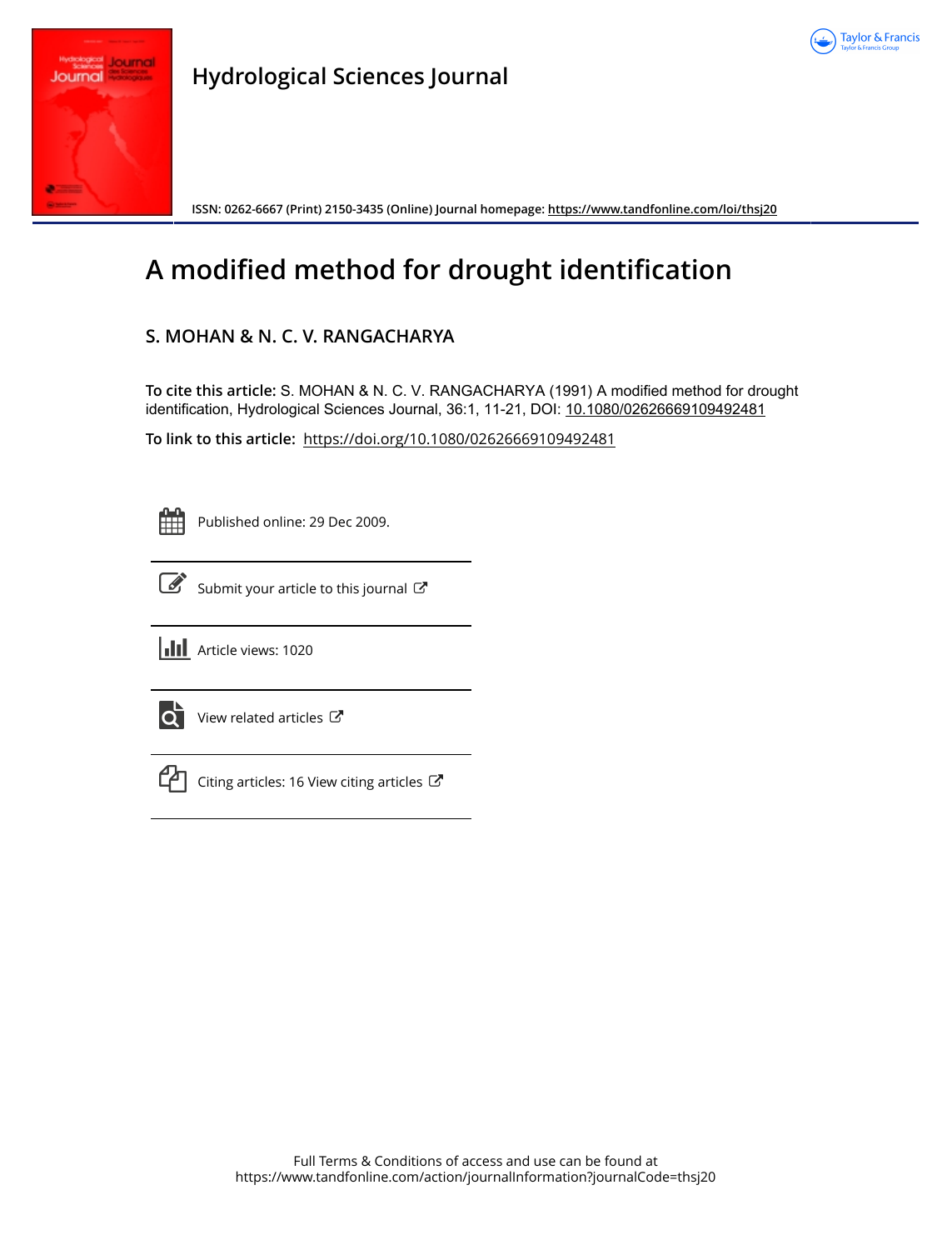### **A modified method for drought identification**

#### S. MOHAN & N. C. V. RANGACHARYA

*Hydraulic and Water Resources Engineering, Department of Civil Engineering, Indian Institute of Technology, Madras 600-036, India* 

Abstract Water management under drought conditions is a challenging task to irrigation and agricultural engineers. The parameters of interest in identifying drought include onset, termination and severity. In this paper, a methodology to identify those parameters from the available historic data on streamflow and rainfall having seasonal pattern is proposed. The methodology follows and modifies a procedure by Herbst *et al.* (1966) suggested for the analysis of drought. This modified methodology is applied to the streamflow series of the Bhadra river and the mean areal rainfall series for the catchment of the Bhadra reservoir in Karnataka State, India. The droughts identified by the proposed methodology are concurrent with the historically realized droughts, thus proving the viability and applicability of the methodology in the identification of drought conditions.

#### Méthode améliorée pour l'identification des sécheresses

Résumé La gestion des eaux dans des conditions de sécheresse est un veritable défi pour les ingénieurs responsables des irrigations et de l'agriculture. Les paramètres concernant l'identification des sécheresses comprennent la date de début, celle de la fin et sa sévérité. Dans le présent article on propose un méthodologie pour identifier ces paramètres à partir des données historiques disponibles concernant les débits des rivières et les précipitations dans le cas où celles ci présentent un caractère saisonnier. On suit pour cela une méthodologie améliorée donnée par Herbst *et al.* (1966) proposée pour l'analyse des sécheresses. Cette méthodologie améliorée a été appliquée à des séries de débits de la rivière Bhadra et au moyennes spatiales de précipitations sur le bassin du réservoir Bhadra dans l'état de Karnataka, Inde. Les sécheresses identifiées par la méthodologie proposée sont en accord avec les sécheresses historiques connues ce qui prouve la valeur et la facilité d'application de cette méthodologie pour l'identification des conditions de sécheresses.

#### INTRODUCTION

With increasing population and ever-increasing demand for an additional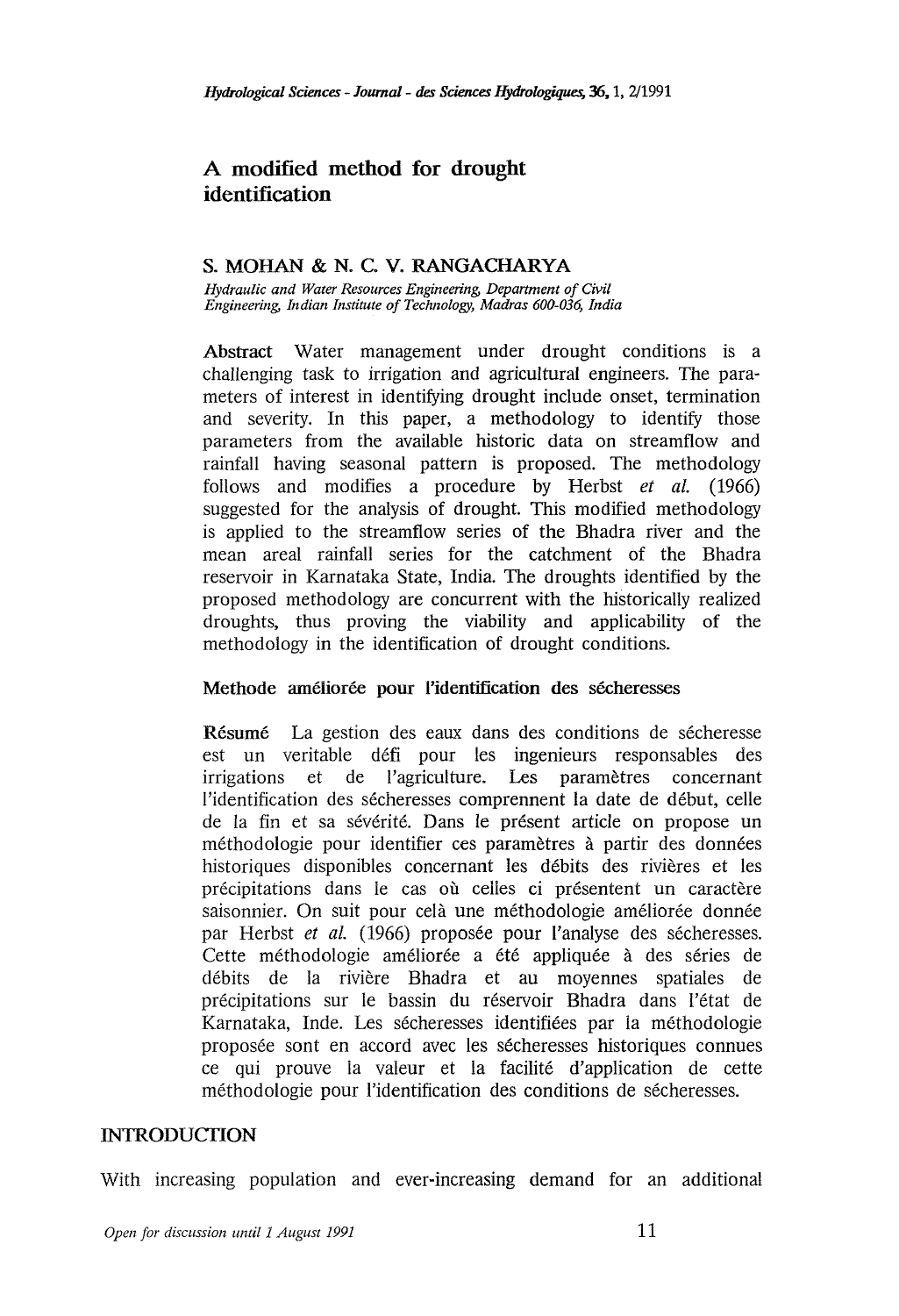water supply, be it for municipal use or for irrigated agriculture, the key to the successful operation of any water resource system lies in the management of the system under uncertain supply such as in droughts. Droughts are manifestations of meteorological, hydrological and agroclimatological variations over space and time. In order to manage a drought one needs to know the characteristics of droughts such as onset, duration, areal extent and severity.

Many kinds of drought definitions and indices have been developed and documented by a variety of disciplines as reported by WMO (1975). Most of the drought indices developed in the past are *ad hoc* and work in isolation. An operational definition of drought based on the availability of water would be needed for the assessment and the management of droughts (Yevjevich, 1967).

This paper focusses on an analytical procedure to study the phenomenon of drought. The proposed method is a modification of the methodology proposed by Herbst *et al.* (1966) for the identification of droughts. The proposed methodology has been tested to analyse droughts based on monthly streamflow as well as on rainfall series, and found to be most satisfactory.

#### **IDENTIFICATION OF DROUGHT**

Drought can be quantified using the following factors:

- (a) initiation and termination i.e. location in absolute time;
- (b) duration; and
- (c) severity.

Dracup *et al.* (1980) proposed that the following steps are required in drought analysis at a single site:

- **(a) Determination of nature of water deficit** The first step is to determine the nature of the water deficit. Thus one has to select the basic phenomenon or phenomena for the definition of drought. In this study, streamflow and rainfall are considered as the basic phenomena.
- (b) Identification **of the variable** In this step, the variable (or variables) describing the phenomenon must be determined, such as whether to use a point measurement or a total area value or whether to use discharge or a similar variable. The volume of streamflow at a particular site and the total depth of rainfall in the catchment are taken as the variables in this study.
- **(c) Identification of the integral period of time** The integral period of time is the time increment, i.e. hour, day, month, season, year etc., over which the hydrological data are averaged or totalled in the drought analysis. The month is taken as the integral period of time in this study.
- **(d) Choice of truncation level** The fourth step is to establish the truncation level which is employed to distinguish droughts from other events in the historic record. In this study, the truncation level is defined for each month as the mean monthly flow/rainfall of that month. It is to be noted that the truncation level may be a misnomer as a value less than this indicates a deficit which need not necessarily cause a drought, yet if sustained for a period of time, can result in a drought.

The present study aims at identifying hydrological droughts, and thus soil moisture deficit accounting, which is needed for identification of agricultural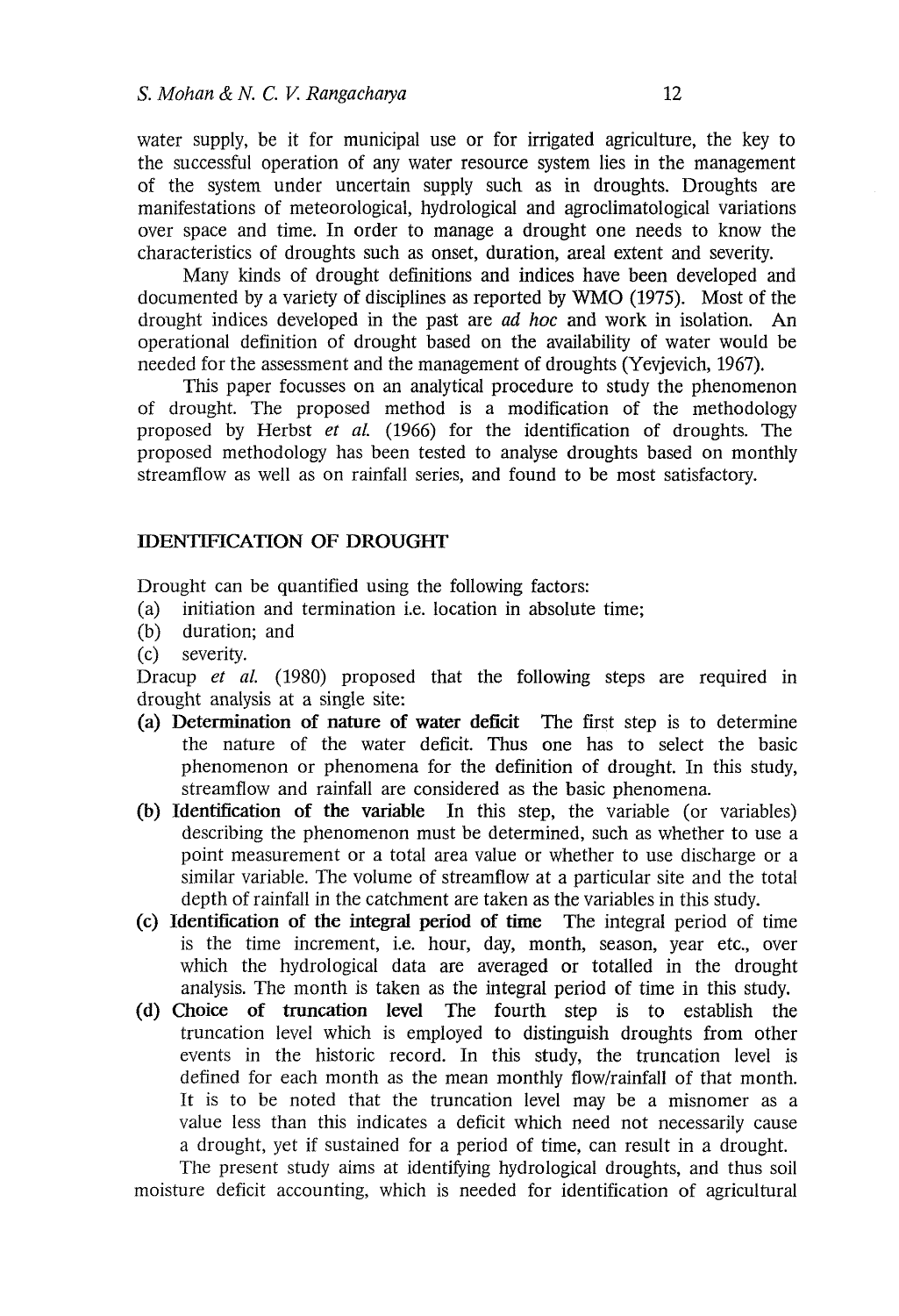droughts, has not been considered. Also, the characteristics of droughts like onset, duration, and severity have been analysed from an operational standpoint.

The following procedure has been adopted in the present study. The procedure is explained for streamflow and the same procedure has been used with rainfall data for the identification of droughts.

The main problem in analysing droughts is separating their occurrence in the record, i.e. defining their occurrence.

The procedure for determining the onset of a drought is as follows. First, the carry-over from month to month was determined by subtracting the mean flow for a particular month, for example, June, from the actual flow for the same month so that a deficit or excess for that month was obtained. This amount was multiplied by a weighting factor for the next month (in this case, July) and the product, whether negative or positive was added algebraically to the streamflow amount of that month (July) and this sum was termed effective flow. If  $T(t)$  denotes the truncated flow (i.e. monthly mean flow) for time period *t*,  $O(t)$  denotes the actual flow in time period *t*,  $E(t)$  denotes effective flow in period t and  $D(t)$  denotes the difference (either positive or negative) in time period *t,* then:

$$
E(t) = Q(t) + D(t - 1) * W(t)
$$
 (1)

and  $D(t) = Q(t) - T(t)$  (2)

where  $W(t)$  = weighting factor for month *t* given by:

$$
W(t) = 0.1 \left[ 1 + T(t) / \sum_{t=1}^{12} T(t) / 12 \right]
$$
 (3)

Using equations  $(1)$ ,  $(2)$  and  $(3)$ , the effective flow for each month of record was calculated by allowing for the carry-over effect of surplus or deficit of streamflow in the preceding month; for the first month of record the carry-over was taken as zero so that the effective flow was equal to the actual flow. This process was continued to obtain the effective monthly flow "for the full period of record.

There are a few parameters that are required for testing the onset and termination of drought. The first parameter, mean monthly deficit, was calculated for each of the twelve months from the differences that were determined from equation (2) for the entire record. The mean monthly deficits were based not only on those months in which a negative difference occurred, for positive differences (i.e. negative deficits) were taken as zero and thus also included in the calculation. In this way the mean monthly deficit *(MMD)* for each of the twelve months was calculated, summation yielding the mean annual deficit *(MAD).* The other parameters necessary were the highest mean monthly flow, the sum of the two highest values of mean monthly flow, the sum of the three highest values of mean monthly flow, and so on up to the sum of the twelve highest values of mean monthly flow, which is equivalent to the mean annual flow.

The test for the onset of a drought is based on a comparison of the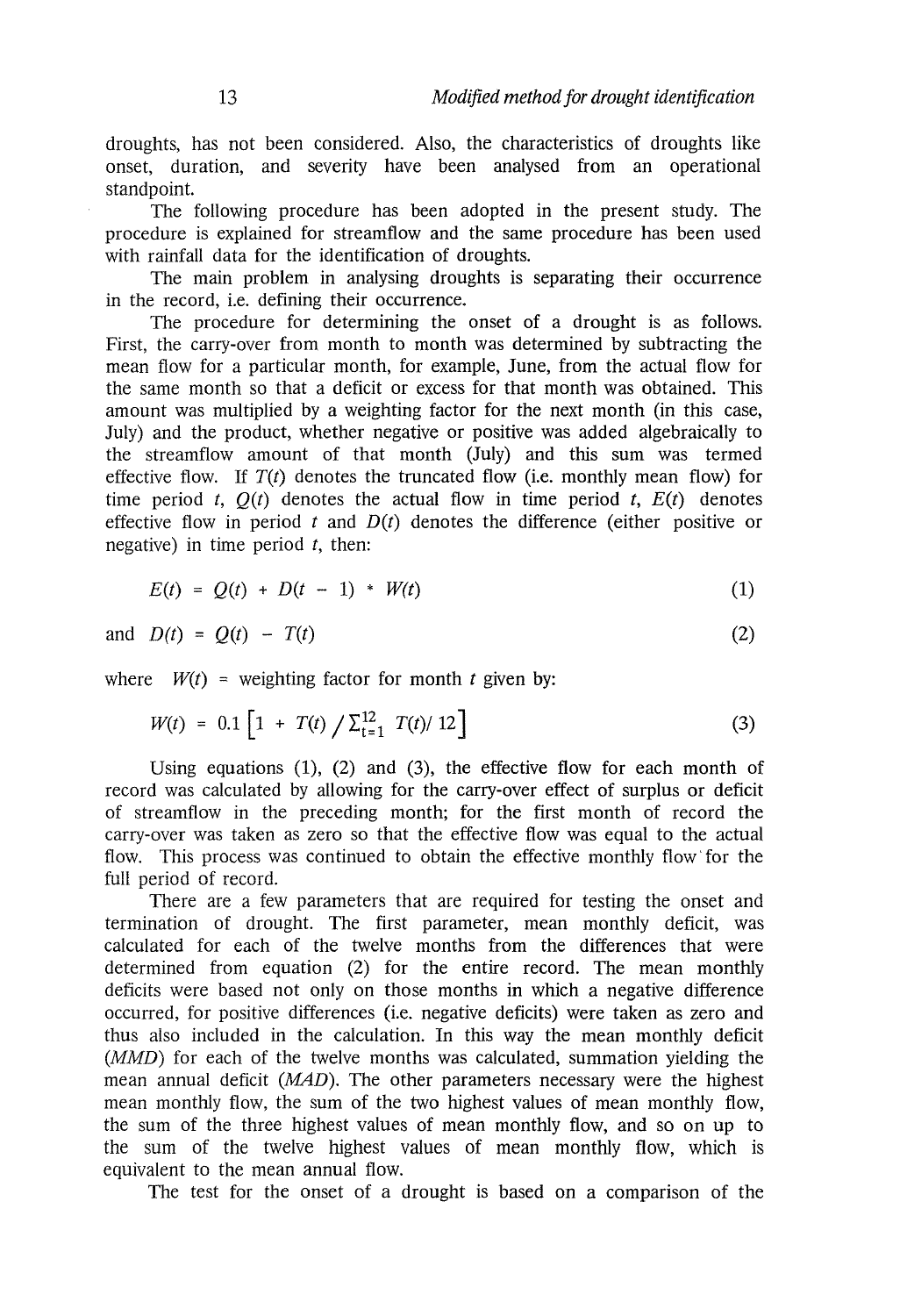sum of negative differences from the point in time at which the test begins, with a sliding scale of twelve values calculated by linear interpolation between the maximum of the mean monthly flows *(MMMI)* and the mean annual deficit *(MAD).* A monthly increment *X* is thus obtained from the formula:

$$
X = \frac{MAD - MMMI}{11} \tag{4}
$$

The first value on the sliding scale is equal to *MMMI,* being the maximum deficit that can occur in a single month (when no flow comes in the month which normally receives high flow). The second value in the sliding scale is obtained by adding *IX* to *MMMI,* the third by adding *2X* and so on up to *MMMI* + 11Z which is equivalent to *MAD.* 

The test for the onset of a drought was conducted as follows. Firstly it was assumed that no drought prevailed prior to the start of the available record. The difference for the first month of record was inspected, and if it was positive, the start of a potential drought was not signified. The differences of the succeeding months were inspected until a month with a negative difference was found, such a month representing the possible month for the start of a drought. The absolute value of the negative difference was compared with the first value of the sliding scale, namely *MMMI,* and if the latter was equalled then a drought was deemed to have started. If *MMMI* was not equalled the difference of the next month was inspected and, if negative, was added to the negative difference of the first month and compared with the second value on the sliding scale,  $MMMI + X$ ; if this criterion was exceeded by the absolute value of the two deficits combined, a drought was deemed to have started from the first month. In this manner the absolute value of the sum of all negative differences occurring from the first month over a year was tested sequentially against the twelve values of the sliding scale. If at any time the summed value of negative differences from the first to the *n*th month exceeded the value  $MMM + (n - 1)X$ , a drought was deemed to have started from the first month.

Simultaneously with this sequential testing, the algebraic sum of all differences was found from the first month of test, and if, at any time during the eleven tests, the sum became positive the potential drought was deemed to have ended. Testing for the onset of drought was then to be carried out at the next month with a negative difference.

The test to check whether a drought had terminated has to be applied to the month following the first month with a positive difference occurring after the start of drought. A precondition to be satisfied was that at least one of the two months following the initial month with a positive difference should also have a positive difference. If this condition was met then the initial month qualified for termination of drought without further testing.

Provided this precondition was satisfied, two further tests were applied simultaneously. The first test was designed to identify a temporary termination of drought in the sense that the period above the truncation level of the flow merely constituted an interruption or suspension of the drought rather than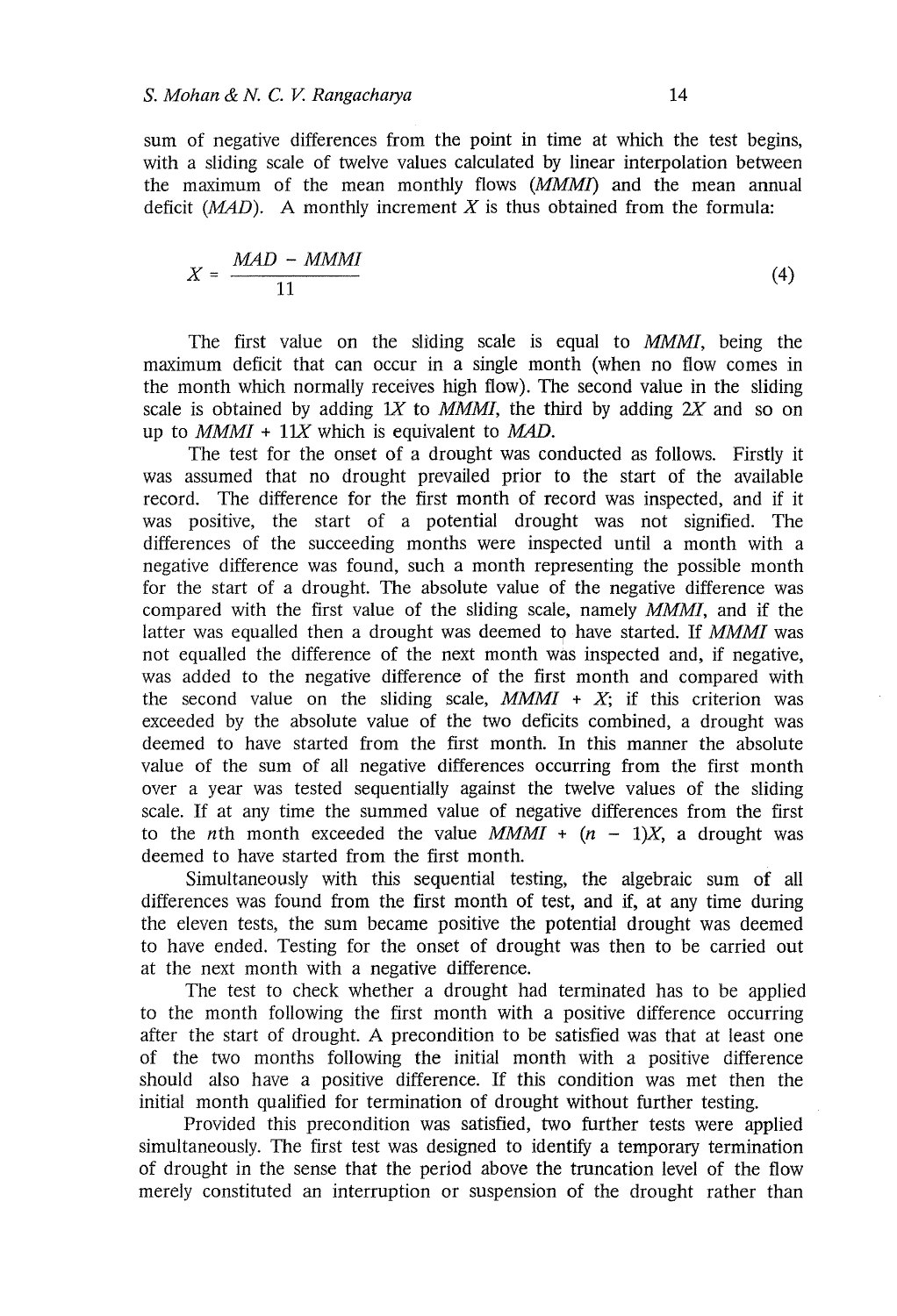its termination. This first test entailed adding all the differences algebraically from the first to the nth month of the test inclusive; if the sum became negative before a termination condition had been satisfied by the second test, then the drought was considered only to have been temporarily interrupted.

The second test comprised ten sequential tests and consisted first of summation of the actual inflows from the first to the third months of testing and comparison with the sum of the three highest values of mean monthly truncated flows. If the actual inflow was higher, the drought was considered to have terminated, but if not, then the sum of the first four months was compared with the four highest values of mean monthly truncated flows, and so on, should the drought not yet have been terminated, up to a comparison of the sum of flows of the twelve months following and including the month from which the test commenced, with the mean annual truncated flow (sum of all twelve monthly truncated flows). By this stage, either the drought had been terminated, in which case it was deemed to have ended in the month in which the multiple test had been initiated, or drought conditions had been resumed after a temporary interruption, so that the algebraic sum of the differences would have become negative. Once the termination had occurred, testing for the start of the next drought began at the first month with a negative difference following the month in which the drought ended.

An index for drought severity is estimated by calculating the average monthly drought intensity *(DT),* that is, the total deficits beyond the monthly mean deficits for the period of drought *(PD)* divided by the sum of the mean monthly deficits for the same period, the product *(DI-PD)* being the weighted index of drought severity.

#### APPLICATION

A computer program was developed for the methodology of drought analysis explained in the previous section. The program was run on a SIEMENS-7580 E system with the 52 years (1937-1988) of monthly streamflow data and 28 years (1956-1983) of monthly rainfall data in the catchment of the Bhadra Reservoir in the State of Karnataka, India.

Examination of the results for the identified drought periods and their duration reveals that they do not correspond to the historical droughts reported by Rebello *et al.* (1975), Chakraborthy & Roy (1979) and Rama Prasad (1987). The reasons for the failure of the drought identification by the procedure suggested by Herbst *et al.* (1966) may be:

- (a) the methodology is only applicable to the series for which the standard deviation is not high, i.e., the monthly values should not vary too much from year to year. This is true if one looks at equation (2). If data are of highly varying nature then  $T(t)$  will always be at a somewhat higher level than the truncated level flow for a series which has less monthly variability from year to year. Moreover, when the truncated level is high the drought duration that will be identified by the methodology will be somewhat longer;
- (b) the methodology is applicable only to trend free series. That is, for any month, if the magnitude of the first half of the series is higher or lower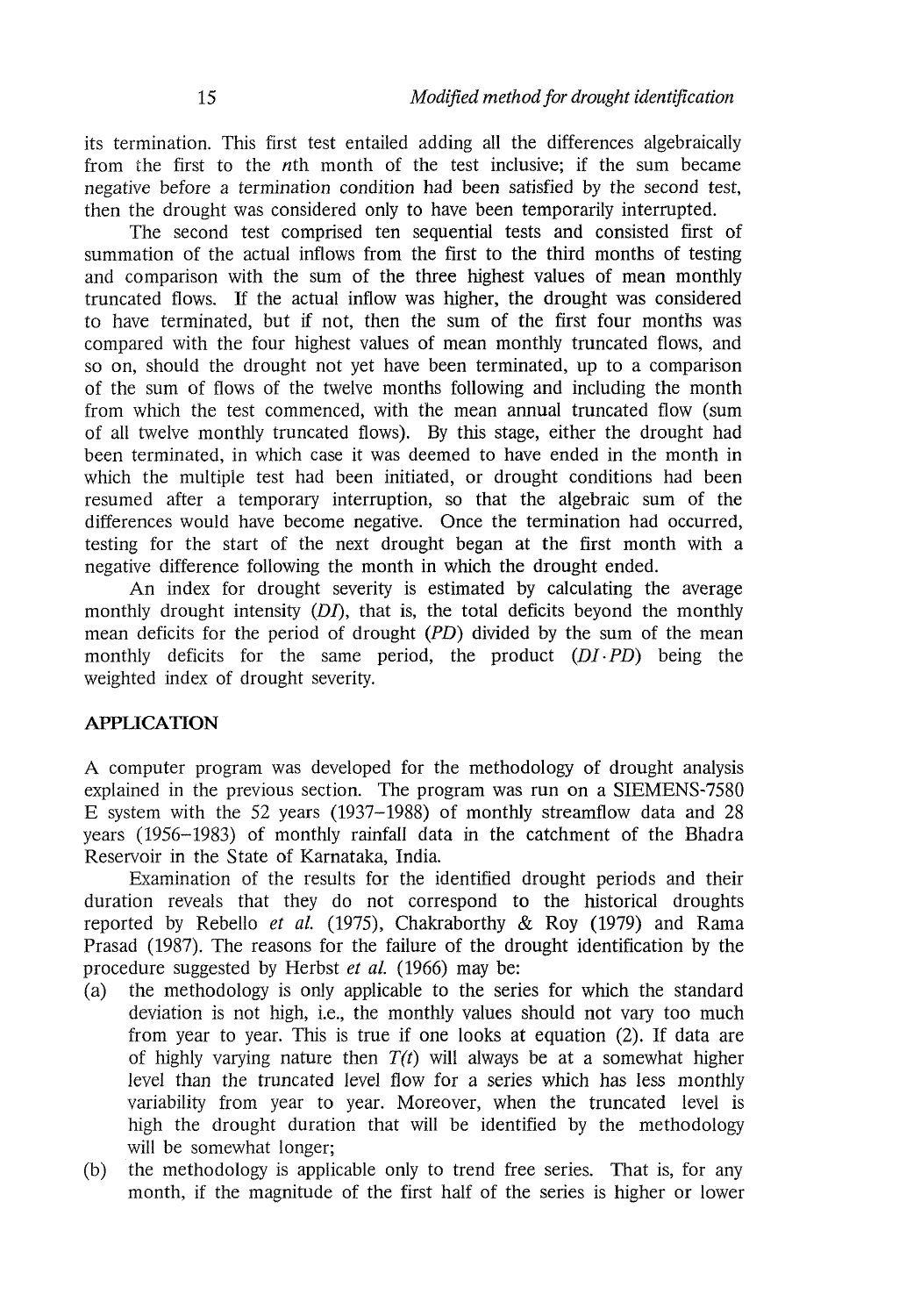than the second half of the series, then the mean will be brought either to the higher or to the lower side of the present trend, thus making the drought identification deviate from the historical record; and

(c) the methodology is not suitable for application to either rainfall or streamflow data of a particular station which is subjected to both the extremes such as floods and droughts. The high flow or heavy rainfall will bring the mean to a higher value, which when compared for the identification of drought may not coincide with the actual realizations.

In the light of the points discussed above, a modified form of the procedure for drought analysis has been studied to account for high variability in the monthly streamflow or rainfall series.

Table 1 shows the statistics of the monthly streamflow series for the Bhadra river. It can be seen that the variability of the monthly streamflows is quite large. Figure 1 shows the plot of annual flows for 52 years. The mean annual flow is 2998  $\text{Mm}^3$  and the standard deviation is 850  $\text{Mm}^3$ . Thus it is evident that the streamflow data considered have not only high variability in the annual series but also have high variability in the monthly series. The monthly statistics of rainfall over the catchment are listed in Table 2 and the plot of the annual rainfall is shown in Fig. 2. The monthly statistics of rainfall series also have high variability. For series having these kinds of characteristics, modification in the calculation of the monthly truncated flow has been found more appropriate since drought identification mainly depends on the truncated flow for each month. Thus a new formula for computing truncated flow is suggested which takes into account the monthly variability, and is given by:

$$
T(t) = \overline{Q}(t) - \sigma_t^2 / \overline{Q}(t) \tag{5}
$$

where:

 $\overline{Q}(t)$  = mean monthly flow or rainfall for the month *t*; and

*a(*  $=$  standard deviation of flow or rainfall for the month  $t$ .

| Month                | Mean   | Standard deviation | $C_v(\%)$ |  |
|----------------------|--------|--------------------|-----------|--|
| Jun.                 | 267.5  | 165.5              | 62        |  |
| Jul.                 | 960.1  | 355.7              | 37        |  |
|                      | 835.6  | 337.8              | 40        |  |
| Aug.<br>Sep.<br>Oct. | 359.9  | 161.1              | 45        |  |
|                      | 264.5  | 122.9              | 47        |  |
| Nov.                 | 128.8  | 72.5               | 56        |  |
| Dec.                 | 73.5   | 53.0               | 72        |  |
| Jan.                 | 35.4   | 15.5               | 44        |  |
| Feb.                 | 18.8   | 7.2                | 38        |  |
| Mar.                 | 13.1   | 5.6                | 42        |  |
| Apr.                 | 13.8   | 5.8                | 42        |  |
| May                  | 26.5   | 26.1               | 98        |  |
| Year                 | 2997.5 |                    |           |  |

*Table 1 Statistics of streamflow series*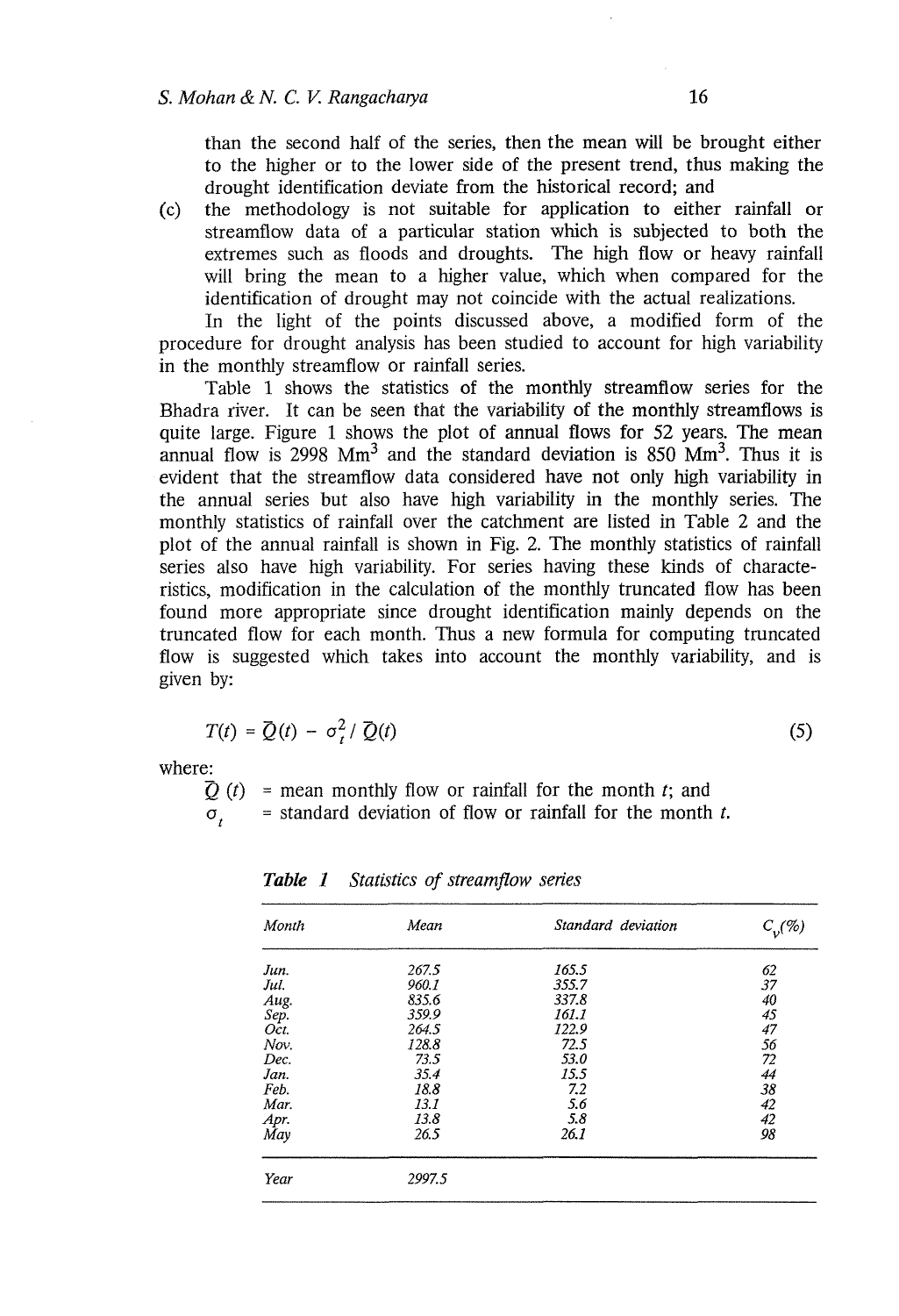

*Fig. 1 Annual streamflow series.* 

Equation (5) reduces to  $T(t) = \overline{O}(t)$  as suggested by Herbst *et al.* (1966) for the series which has negligibly small monthly standard deviations. Table 3 gives the mean monthly deficits and the values in the sliding scale that are to be compared for determination of the onset of a drought for each month. With these parameters and the modified formula for the truncated flow (equation  $(5)$ ) along with the other formulae (equations  $(1)-(4)$ ) the run was repeated for the same series. The results on drought initiation, drought duration and other drought characteristics are found to be quite similar to the historical droughts.

| Month        | Mean   | Standard deviation | $C_v(\%)$  |  |
|--------------|--------|--------------------|------------|--|
| Jun.         | 413.2  | 192.1              | 47         |  |
| Jul.         | 793.7  | 277.3              | 35         |  |
| Aug.<br>Sep. | 476.7  | 244.7              | 51         |  |
|              | 171.0  | 75.9               | 44         |  |
| Oct.         | 158.8  | 81.5               | 51         |  |
| Nov.         | 64.2   | 60.3               | 94         |  |
| Dec.         | 9.4    | 15.5               | 166        |  |
| Jan.         | 0.6    | 1.6                | 259        |  |
| Feb.         | 3.0    | 4.5                | <i>150</i> |  |
| Mar.         | 11.9   | 11.2               | 94         |  |
|              | 80.8   | 40.1               | 50         |  |
| Apr.<br>May  | 139.1  | 80.2               | 58         |  |
| Year         | 2322.4 |                    |            |  |

*Table 2 Statistics of monthly rainfall series*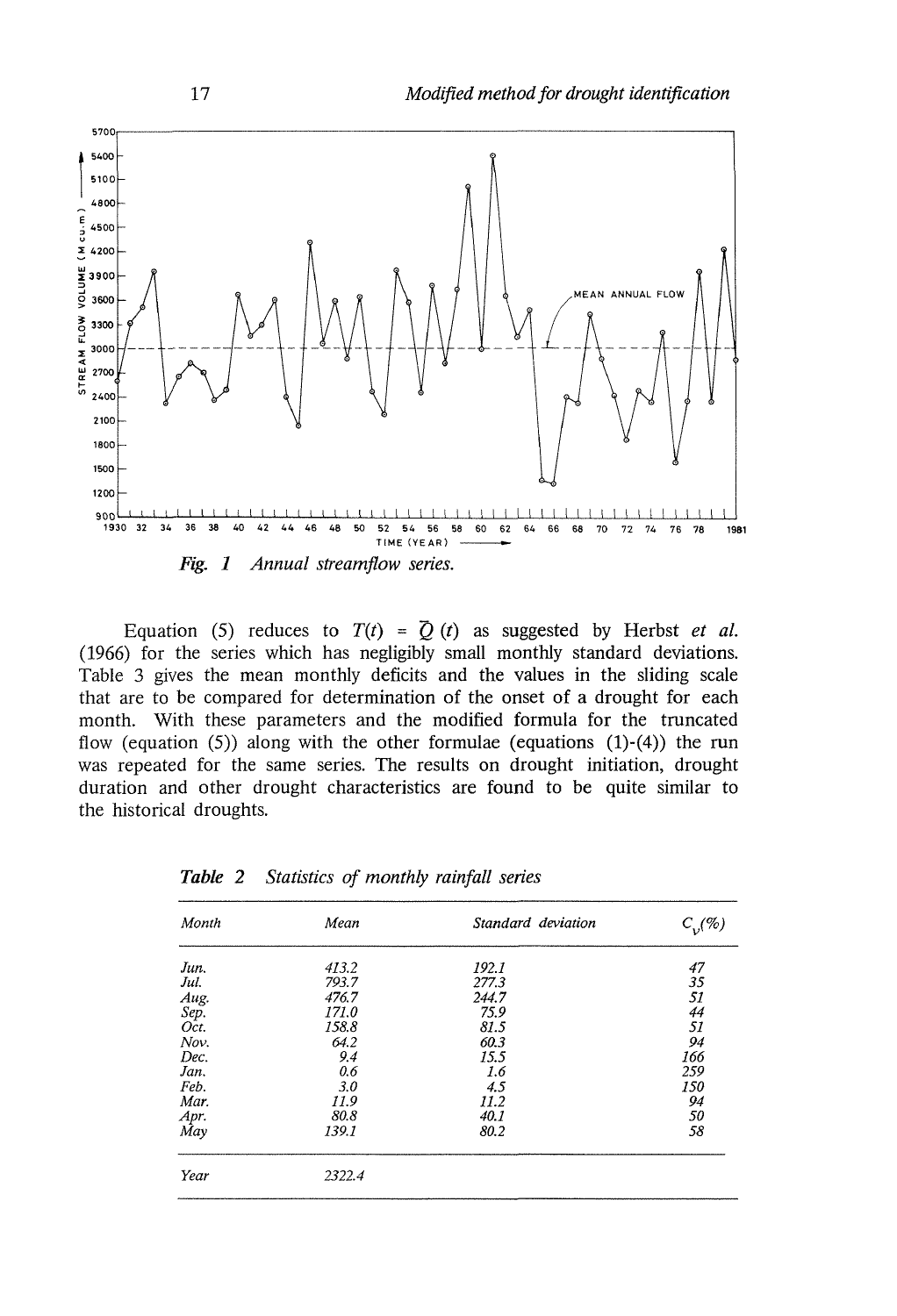

*Table 3 Parameters used in drought identification* 

| Month | With streamflows           |                        |                  | With rainfall              |                    |                  |
|-------|----------------------------|------------------------|------------------|----------------------------|--------------------|------------------|
|       | Truncated flow<br>$(Mm^3)$ | <i>MMD</i><br>$(Mm^3)$ | Sliding<br>scale | Truncated rainfall<br>(mm) | <b>MMD</b><br>(mm) | Sliding<br>scale |
|       |                            |                        |                  |                            |                    |                  |
| Jul.  | 829.28                     | 70.66                  | 774.69           | 696.83                     | 56.65              | 415.35           |
| Aug.  | 699.02                     | 4.30                   | 720.10           | 351.13                     | 39.49              | 368.43           |
| Sep.  | 287.28                     | 35.97                  | 665.51           | 137.36                     | 14.02              | 321.52           |
| Oct.  | 207.43                     | 24.19                  | 610.92           | 116.94                     | 12.50              | 274.61           |
| Nov.  | 23.34                      | 0.12                   | 556.33           | 7.61                       | 0.97               | 227.69           |
| Dec.  | 35.35                      | 0.61                   | 501.74           | 16.48                      | 0.0                | 180.78           |
| Jan.  | 28.26                      | 1.77                   | 447.15           | 3.49                       | 0.0                | 696.83           |
| Feb.  | 16.02                      | 1.72                   | 392.55           | 3.73                       | 0.0                | 649.91           |
| Mar.  | 10.72                      | 1.15                   | 337.96           | 1.45                       | 0.15               | 603.00           |
| Apr.  | 11.34                      | 1.20                   | 283.37           | 60.96                      | 8.57               | 556.09           |
| May   | 0.83                       | 0.00                   | 228.78           | 92.87                      | 8.07               | 509.17           |

*MMD = mean monthly deficit.* 

Tables 4 and 5 list the details of onset and termination and severity of the identified droughts using the streamflow series and the rainfall series respectively. Examination of the results in Tables 4 and 5 reveals that the identified droughts are almost the same except that the drought during the period February 1979-October 1979 is identified only in the streamflow series. These droughts have coincided with reported historical droughts except for the short period droughts (duration of less than three months. A look at the severity indicates that the longest period (17 months) drought occurred during June 1965-October 1966 and had the highest severity. The July 1971- October 1972 drought, even though it had a duration of 16 months, had a severity of only about one third when compared to the June 1965-October 1966 drought. In the same manner, the droughts during August 1944-October 1945 (duration of 15 months) and August 1951-September 1952 (duration of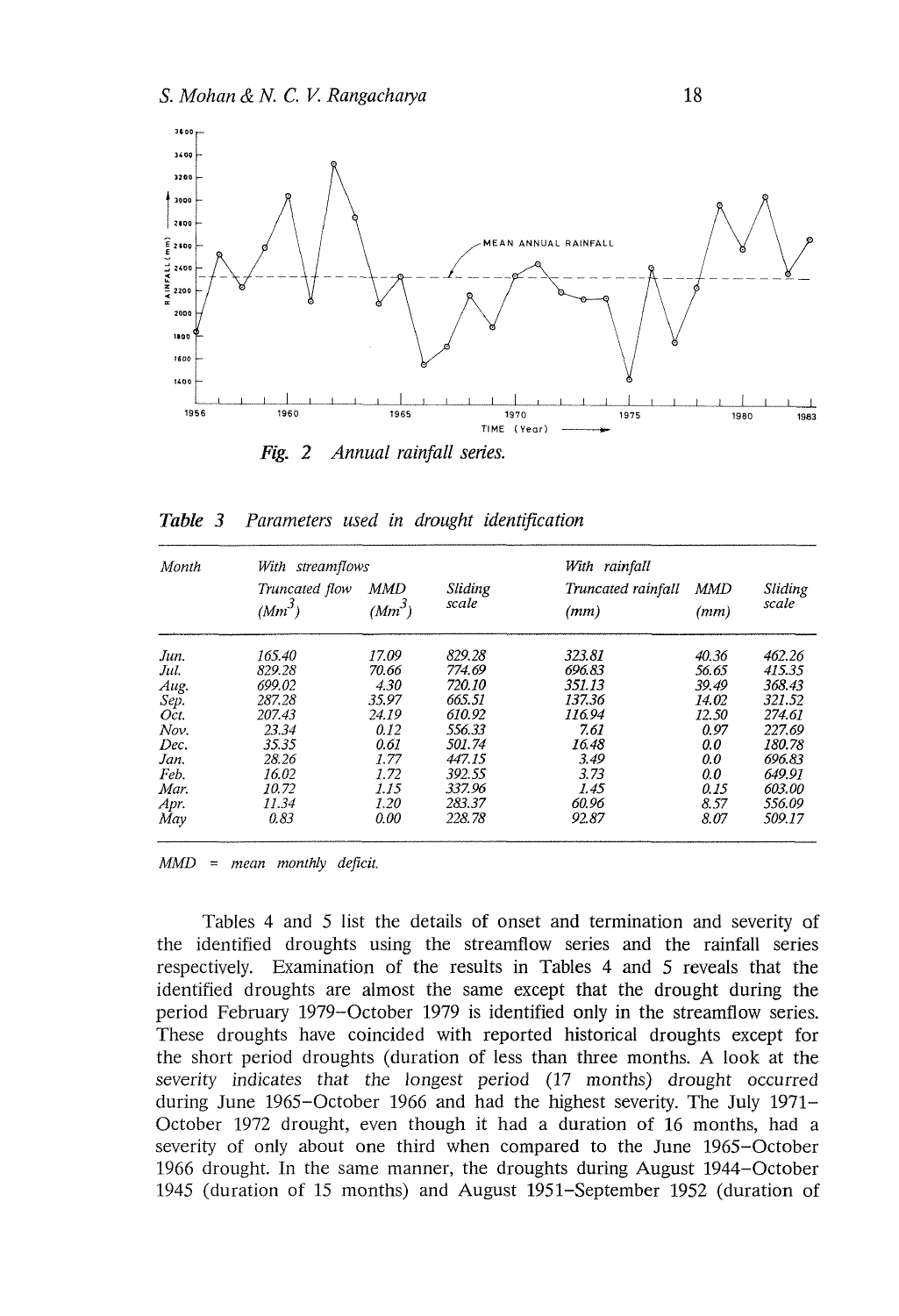| Series no.     | Onset       | Termination  | Duration<br>(months) | <b>Severity</b> |
|----------------|-------------|--------------|----------------------|-----------------|
|                | 1 Jul. 1930 | 31 Jul. 1931 | 13                   | 6349            |
|                | 1 Jul. 1934 | 31 Oct. 1934 | 4                    | 561             |
| $\overline{3}$ | 1 Aug. 1938 | 30 Apr. 1939 | 9                    | 2102            |
|                | 1 Aug. 1944 | 31 Oct. 1945 | 15                   | 7202            |
|                | 1 Aug. 1951 | 30 Sep. 1952 | 14                   | 4805            |
| 6              | 1 Jun. 1965 | 31 Oct. 1966 | 17                   | 37875           |
|                | 1 Sep. 1967 | 30 Jan. 1968 | 10                   | 1680            |
| 8              | 1 Jul. 1971 | 31 Oct. 1972 | 16                   | 13225           |
| 9              | 1 Jan. 1976 | 31 Oct. 1976 |                      | 4522            |
| 10             | 1 Feb. 1979 | 31 Oct. 1979 |                      | 2996            |

*Table 4 Characteristics of identified droughts using streamflow series* 

*Table 5 Characteristics of identified droughts using rainfall series* 

| Series no. | Onset       | Termination  | Duration<br>(months) | Severity  |
|------------|-------------|--------------|----------------------|-----------|
|            | 1 Apr. 1965 | 30 Sep. 1966 | 10                   | 95        |
|            | 1 Sep. 1967 | 31 Jul. 1960 | 11                   | <i>10</i> |
|            | 1 Sep. 1971 | 31 Dec. 1972 | 16                   | 34        |
|            | 1 May 1975  | 31 Oct. 1976 |                      | 17        |

14 months) were only about one fifth and one eighth of the highest severe drought (July 1965-October 1966). The details of the onset, termination and the monthly distribution of the identified droughts using streamflows are shown in Fig. 3 (those results using rainfall are not shown as they have almost the same pattern). It is seen from the Figure that the highest severity occurred in the June 1965-October 1966 (17 months) drought and was due to the fact that during this entire period all the monthly streamflows were less than their corresponding truncated flows. On the other hand, the June 1971-October 1972 drought (which had almost the same duration) had three months with excess flows, thus resulting in a less severe drought (Fig. 3(b)).

The effect of the choice of starting month in the identification of droughts has also been studied by running the program for different starting months, namely January, April, June, August, October (which represent the starting months of different seasons) for both the rainfall and the streamflow sequence. It was found that the starting month has a bearing only on the first drought identified and does not have any influence on subsequent droughts. This may be due to the fact that once surplus water was available to nullify the first identified drought, the suggested procedure for identification of the next onset does not depend on past values.

The properties of droughts identified by this methodology are useful in the planning and the management of drought situations in the reservoir system command area. A study of this kind for the real-time control of the operation of the Bhadra reservoir system is under way.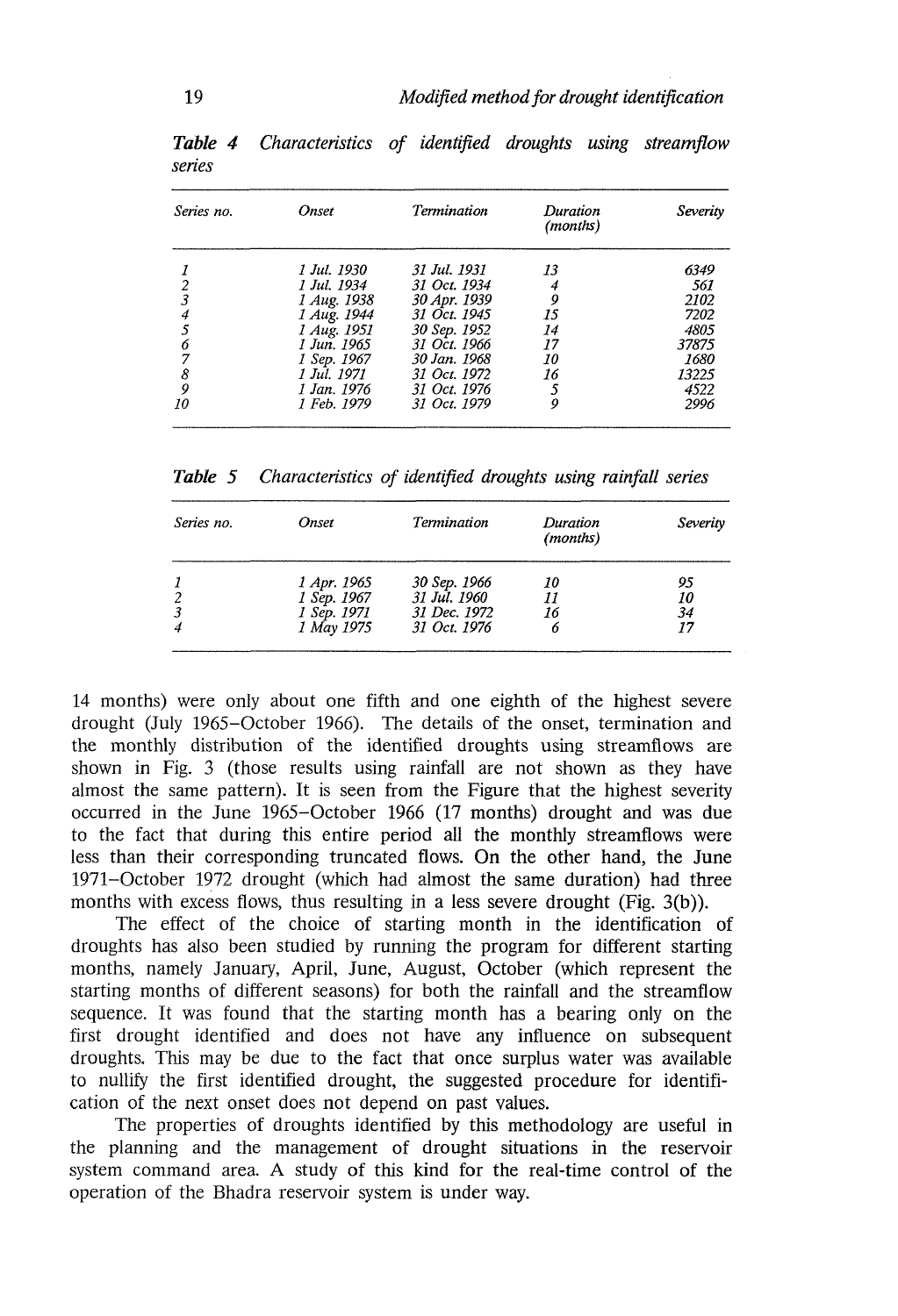

*Fig. 3 Characteristics of identified droughts: (a) 1930-1968; and (b) 1971-1979.*